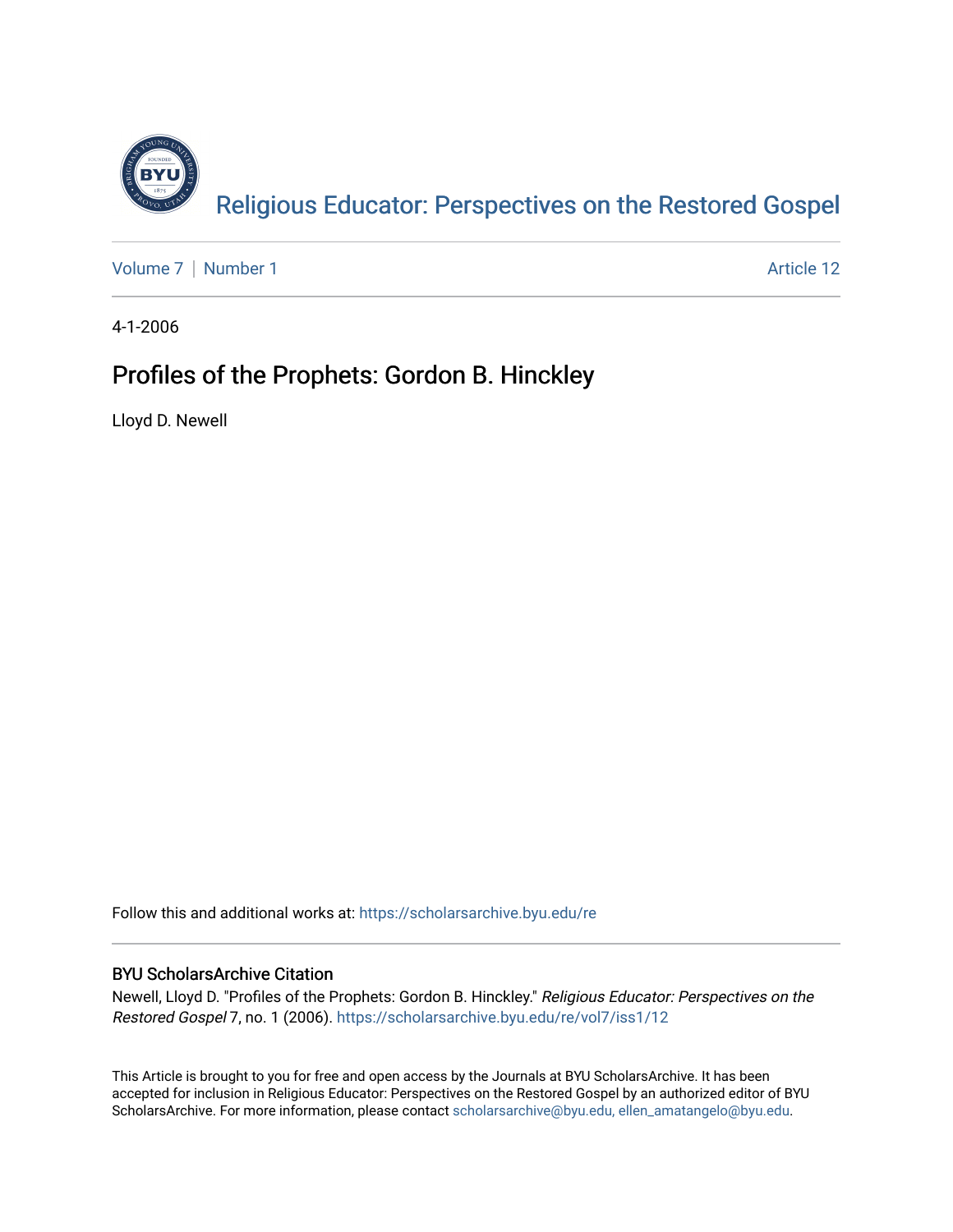

Gordon B. Hinckley as a boy

Unless otherwise noted all photos courtesy of the Office of the President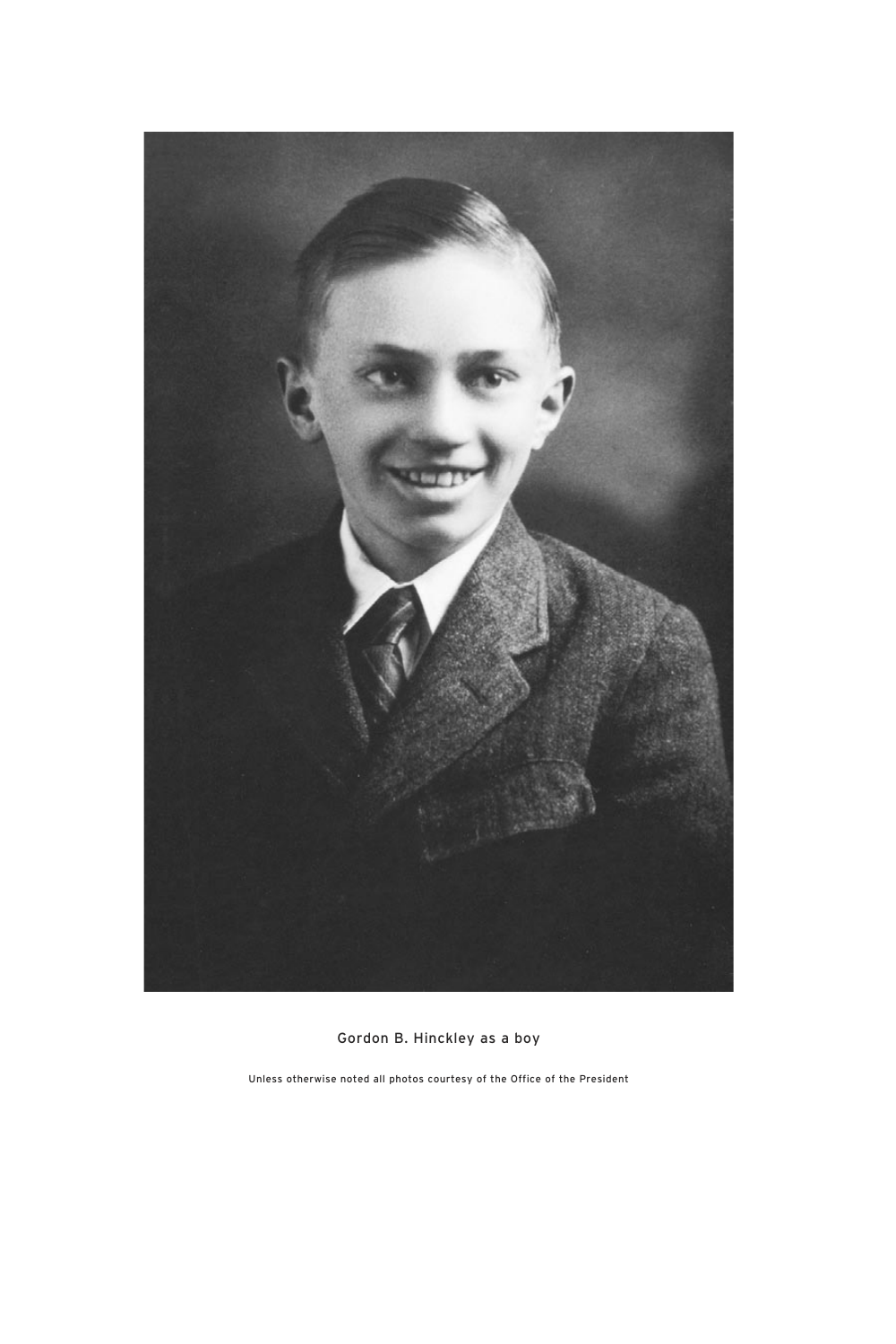# Profiles of the Prophets: Gordon B. Hinckley

*Lloyd D. Newell*

*Lloyd D. Newell is an associate professor of Church history and doctrine at Brigham Young University.*

 Born June 23, 1910, Gordon B. Hinckley, first child of Bryant and Ada Hinckley, was a "spindly, frail boy susceptible to earaches and other illnesses."**<sup>1</sup>** He had allergies, hay fever, and whooping cough, which were aggravated by the smoke of Salt Lake City's coal-burning stoves. Upon their doctor's recommendation, the Hinckleys purchased several acres of farmland in the East Millcreek area, where they lived during the summer and where Gordon could breathe fresh air free from the smoke of the city. The summer home was a place of work and outdoor adventure. It was a place to tend animals, plant trees, and explore. Some nights were spent lying in the grass sleeping under the stars. The city home had a library with a thousand volumes. It was a place for Gordon to follow the habits of his parents in reading and pondering good books.

 These two places of Gordon B. Hinckley's childhood and young adulthood exemplify twin characteristics that are so much a part of him today. He loves the outdoors and has always spent time planting trees and flowers; he enjoys home repairs and projects and doesn't mind getting his hands dirty. But he is also a man of letters and language, a person who is well acquainted with good literature.

 Today he is still a mix of city and country. He can meet with heads of state, kings and queens from around the globe, but he can also can get his work clothes on, fix a toaster, plant a tree, weed a garden, and enjoy the beauty of God's creations. He said of his childhood, "I learned to live around animals and learned the lessons of nature—the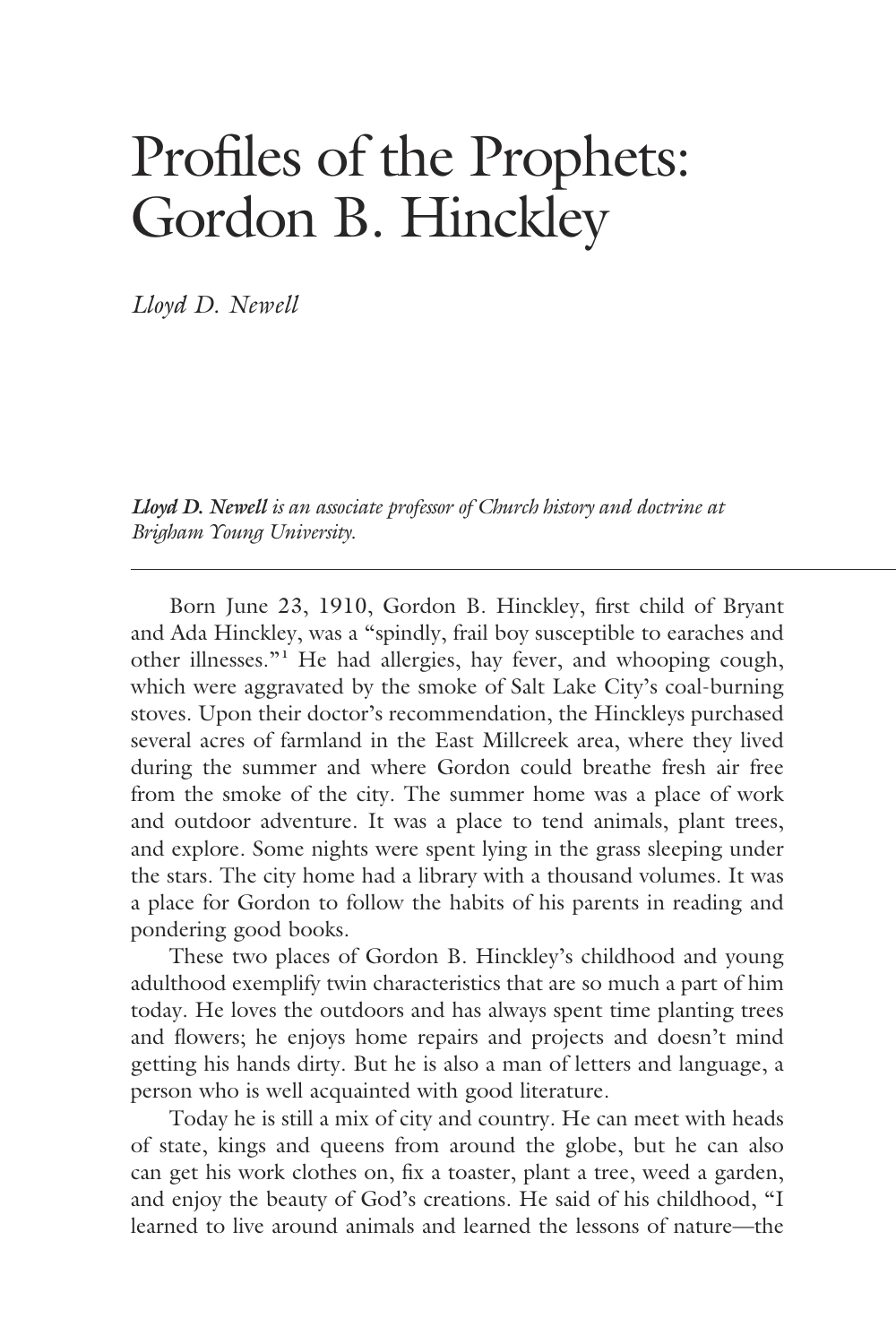beauty that is there and the penalties that come when nature in abused. We had large fruit orchards, and we learned how to prune trees. . . . In January, February, and March we pruned the trees, but we didn't like it, because it was hard work. Yet we did learn something from it: You can determine the kind of fruit crop that you will have in September by the way you prune the trees in February. That was a great lesson, and it applies to people as well. You can pretty much determine the kind of adults you will have by the way you care for them as children."**<sup>2</sup>**

 Gordon's first two decades overflowed with the happy, ordinary experiences of a joyful boyhood. This happiness was shaken by family heartache in 1930 when his beloved mother, Ada, died of cancer at age fifty. Even in death, his mother's influence on her son was profound and lasting. Whenever he faced challenges, he thought of his courageous, faithful mother who was a constant influence for good in his life.

 Gordon was an excellent student at Hamilton School, Roosevelt Junior High School, LDS High School, and the University of Utah, where he graduated in 1932 with a major in English and a minor in ancient languages. In 1932, at age twenty-two, Gordon wanted to attend Columbia University in New York City to study journalism, but the Lord had other plans for him—he was called to preach the gospel in the European Mission, with headquarters in London.

 His first weeks of missionary work were discouraging and difficult. Suffering with hay fever and homesickness, he wrote home to his father that he felt he was wasting his time and his father's money and that perhaps he should just return home. His father responded, "Dear Gordon, I have your recent letter. I have only one suggestion: forget yourself and go to work." Elder Hinckley had a change of heart, and later said of that experience, "That July day in 1933 was my day of decision. A new light came into my life and a new joy into my heart. Everything good that has happened to me since then I can trace back to the decision I made that day in Preston."**<sup>3</sup>**



Elder Hinckley conducting a street meeting as a missionary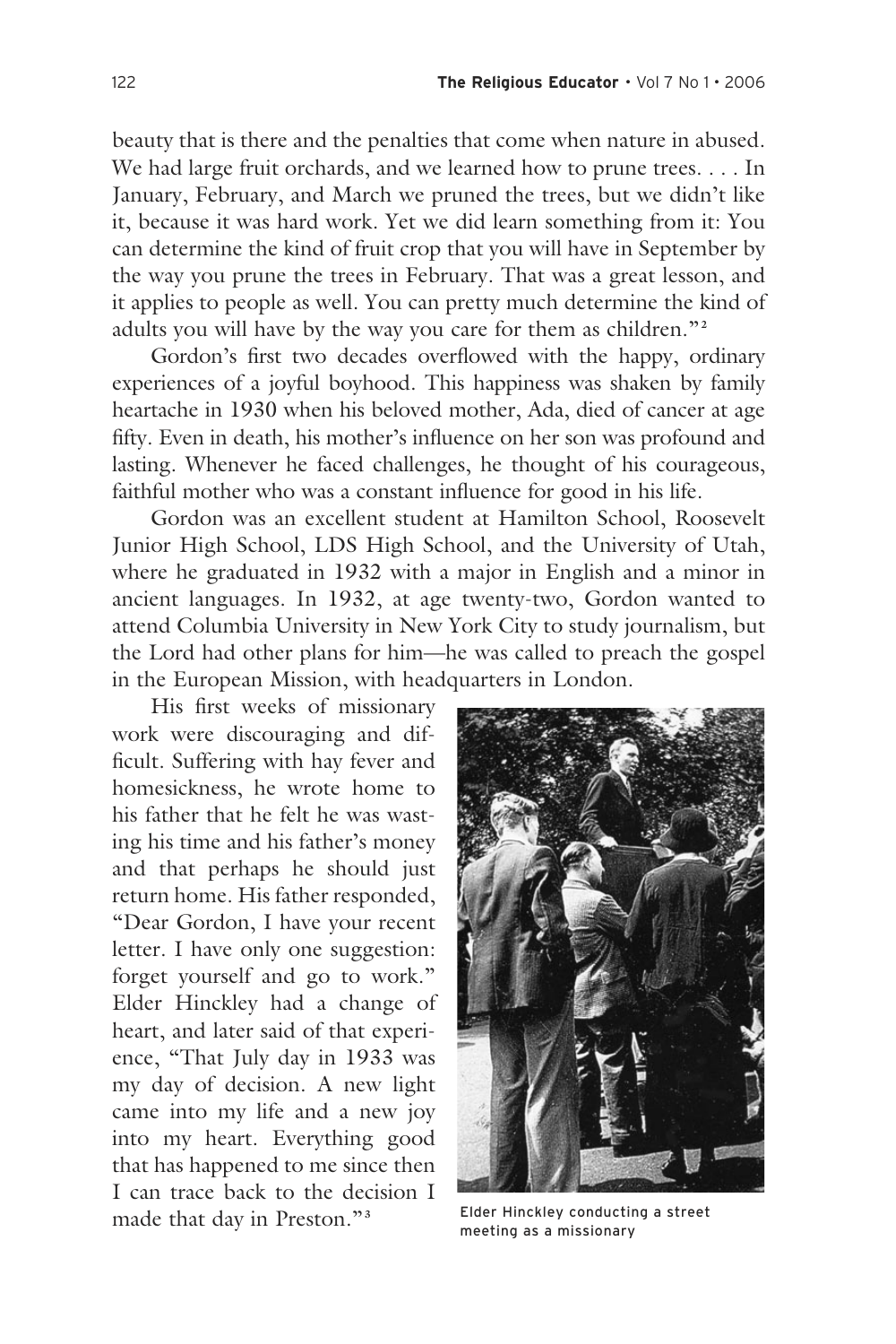When Elder Hinckley returned from the mission field, his mission president had arranged for him to report to the First Presidency on the missionary work in the European Mission. A few days later, second counselor in the First Presidency, David O. McKay, who had been impressed with this newly returned missionary, offered him the position of executive secretary of the Church's Radio, Publicity, and Mission Literature Committee. In this position, he wrote and produced hundreds of radio scripts, filmstrips, missionary pamphlets, public relations materials, and books for use in the mission field. Later he was asked by President McKay to find a way to present the temple ceremonies in various languages. This led



At the dedication of the Swiss Temple, September 1955

to the production of a film version of the temple ceremonies in fourteen languages. This film version was first used in the Swiss Temple following its dedication in September 1955.

 After years of dating and close friendship, Gordon married Marjorie Pay on April 29, 1937 in the Salt Lake Temple. They are the parents of five children: three daughters and two sons, and more than three score grandchildren and great-grandchildren. They are a close-knit extended family, unfailingly supportive of one another.

 Gordon B. Hinckley's early Church callings included service on the on the Sunday School General Board of the Church from 1937 to 1946. As part of this assignment, he wrote a manual for Book of Mormon study that was used in Sunday Schools for two decades. In 1946, he was called as



A young Hinckley family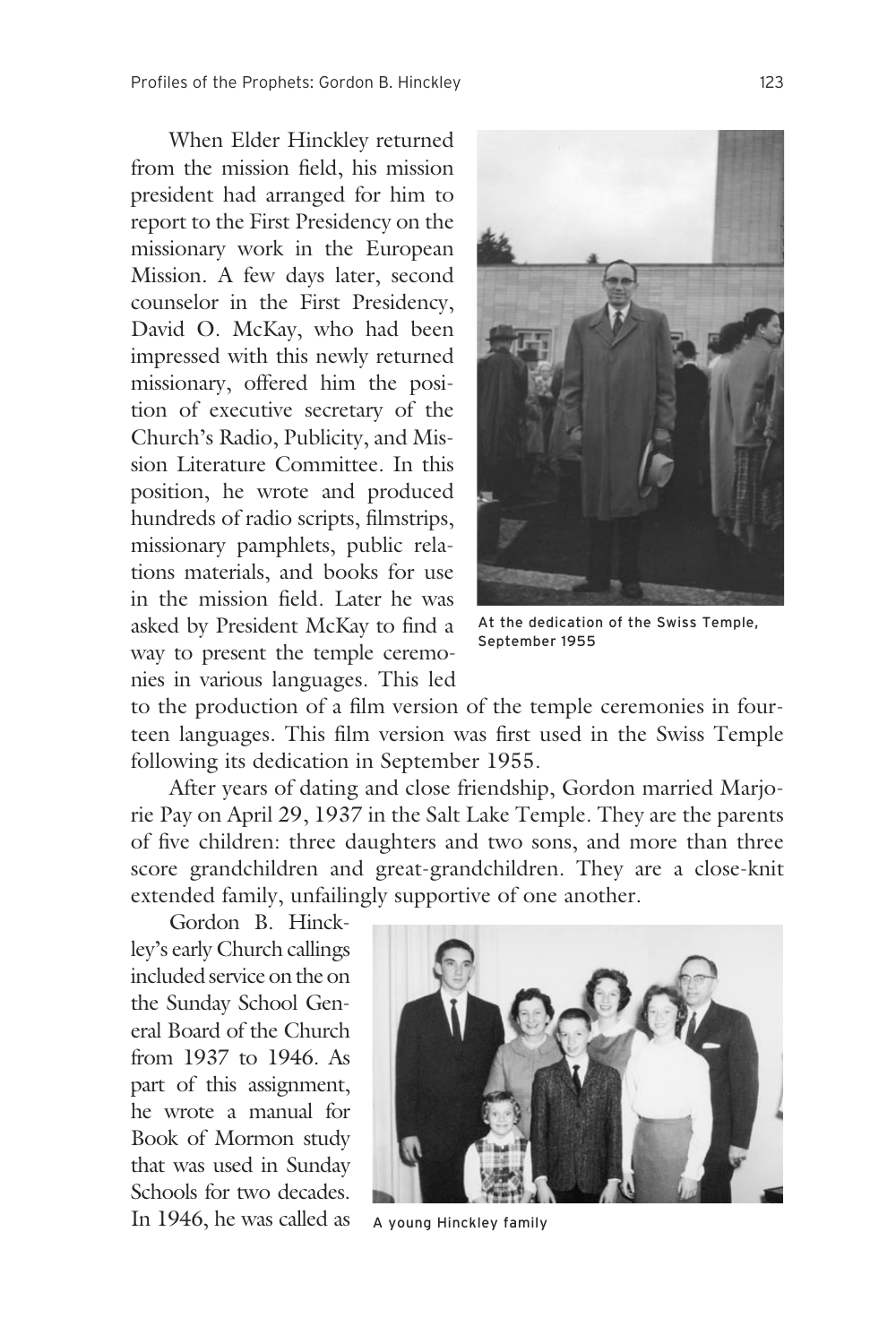

Hard at work, about 1939

second counselor in the East Millcreek Stake presidency and after that, he was called to stake president—becoming the third generation of Hinckleys to serve as a stake president. As a stake leader, he was known for his efficiency, diligence, wisdom, and a wonderful sense of humor.

 On April 6, 1958, President David O. McKay called him to serve as an Assistant to the Quorum of the Twelve. Two and a half years later, at the October 1961 general conference, he was sustained as a member of the Quorum of the Twelve Apostles (just three months after the passing of his beloved father). During his service as a member of the Twelve, Elder Hinckley was respected at Church headquarters and among the Saints for his devoted service and leadership, writing and speaking abilities, and good nature and kindly disposition.



General conference, October 1961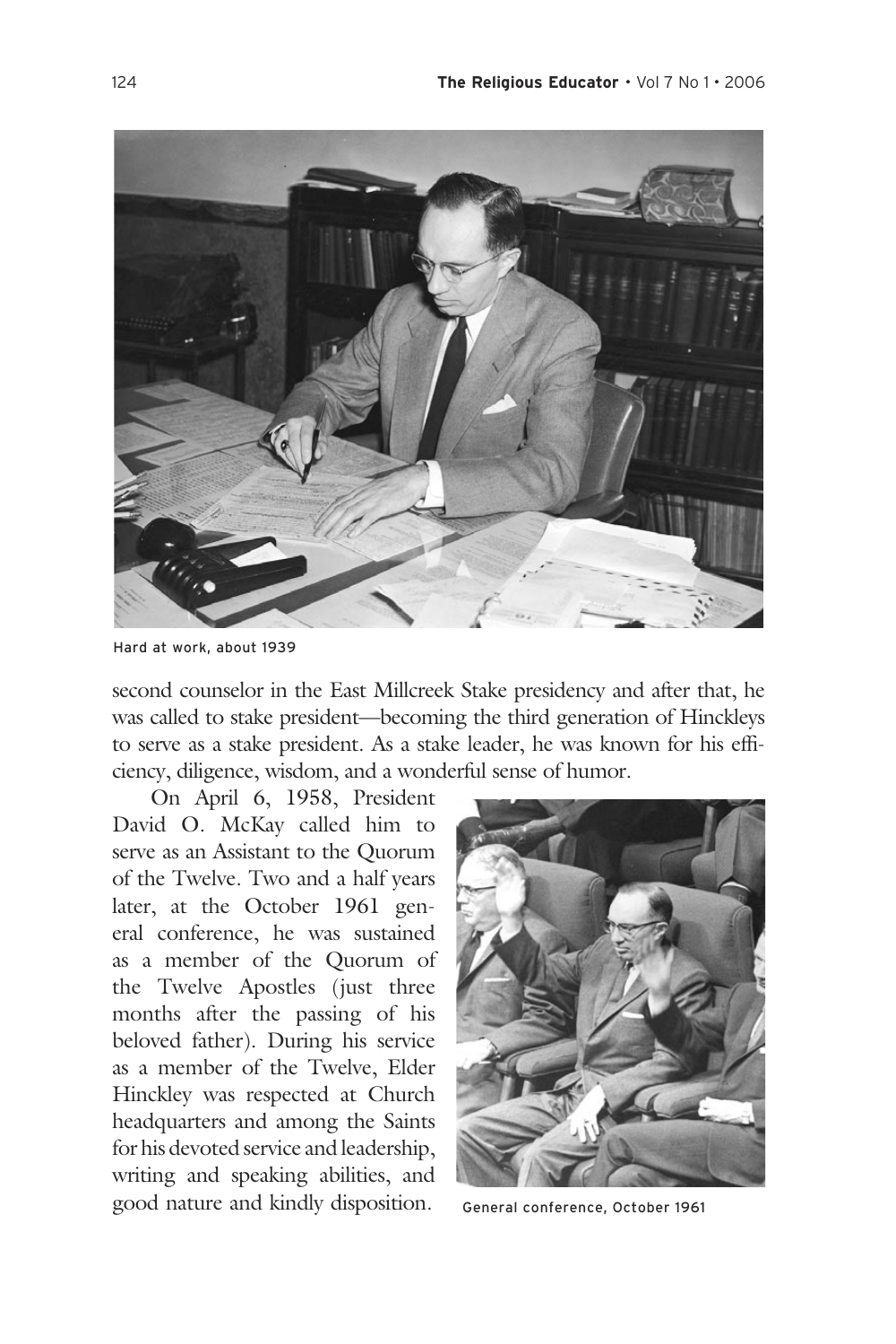

A tender moment with President Spencer W. Kimball © by Intellectual Reserve, Inc.

He supervised missions in Asia and in South America, and filled numerous headquarters assignments and committee responsibilities.

 The next two decades would bring new callings and additional responsibilities. In July 1981, he was called by an ailing President Spencer W. Kimball to serve as an additional counselor in the First Presidency. In December 1982, upon the passing of Nathan Eldon Tanner, Gordon B. Hinckley was called as second counselor in the First Presidency. With the death of President Kimball in November 1985, President Hinckley was called as a first counselor to new Church President Ezra Taft Benson. Nine years later, upon President Benson's death in 1994, he was again called to serve as the first counselor to a new president, Howard W. Hunter. Each of these three presidents experienced age-related illnesses, and during that time President Hinckley carried much of the day-to-day responsibility for the administration of the Church.

 On March 12, 1995, President Gordon B. Hinckley was ordained and set apart as the fifteenth President of the Church of Jesus Christ of Latter-day Saints. During a news conference the next day, a reporter asked him about his focus and the theme of his administration. Without missing a beat, he answered, "Carry on. Our theme will be to carry on the great work which has been furthered by our predecessors."**<sup>4</sup>** With his theme of carrying on this great latter-day work, he has expanded and accelerated the growth and mission of the Church in unique and important ways.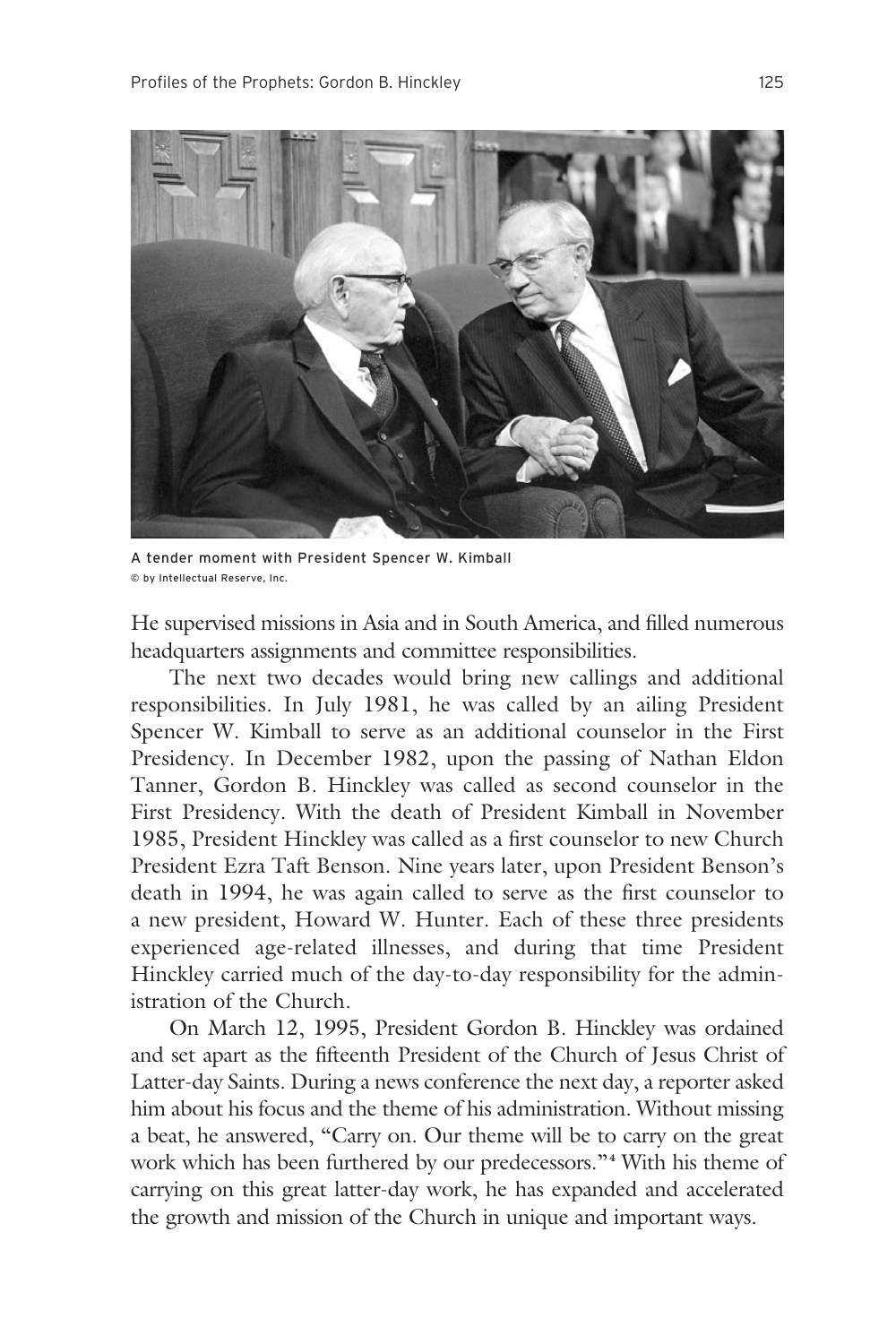Except for a brief two-year interlude during World War II (when he worked for the Denver & Rio Grande Railroad), President Gordon B. Hinckley has spent more than seventy years either as an employee or General Authority of the Church. No one in the history of the Church has worked for more years in more assignments at Church headquarters than he has. Both professionally and in his Church service, he is known for his intelligence and diligence, his responsiveness and creativity, his complete commitment to the gospel and the work of the Lord.

#### **Milestones of a Remarkable Presidency**

 Some of the milestones and hallmarks of President Hinckley's leadership include temple building, the proclamation on the family, construction of the Conference Center, the Perpetual Education Fund, the establishment of additional Quorums of the Seventy, interaction with the media, international Church growth, and interfaith outreach.

 At the conclusion of the April 1998 general conference, President Hinckley announced a "tremendous undertaking," a program to begin immediately to construct smaller temples across the earth that would bring the



Inspired temple builder

blessings and ordinances of the Lord's house to more people. His prophetic leadership has increased the number of temples worldwide from 51 in 1998 to over 120 today, with the total announced or under construction at 131.

 President Hinckley read "The Family: A Proclamation to the World" in the general Relief Society meeting of the Church on September 23, 1995. Underscoring its importance, this is only the fifth proclamation issued by the First Presidency and the Quorum of the Twelve Apostles in this dispensation. The proclamation sets forth fundamental gospel doctrine about marriage, family, gender, Heavenly Father's plan of happiness, the sacred responsibilities of spouses and parents, and principles of successful marriage and family. It also provides a solemn warning that the disintegration of the family undermines society.**<sup>5</sup>**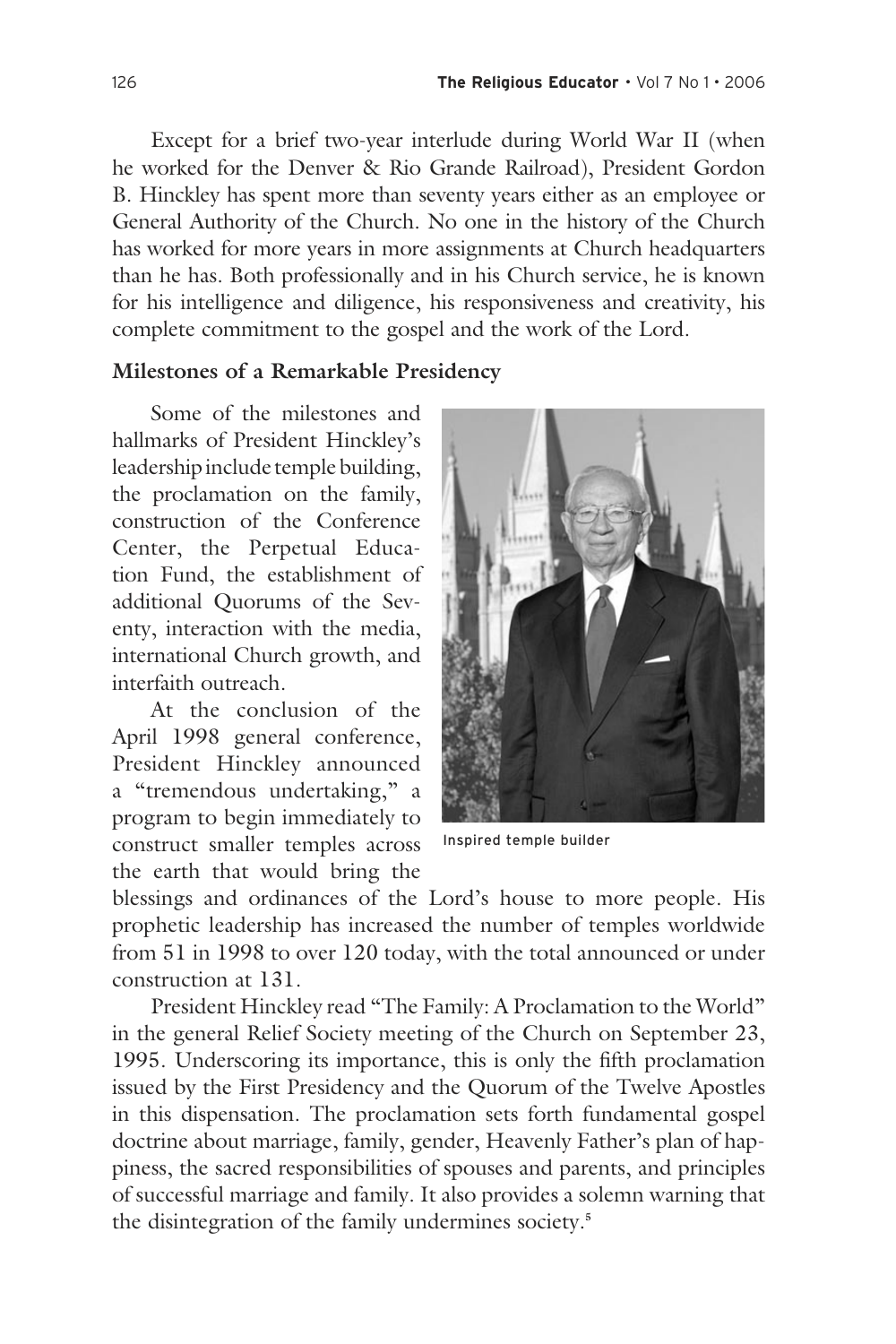Because the Church had outgrown the Tabernacle on Temple Square, President Hinckley announced plans to construct a new Conference Center on April 6, 1996. The 1.4-million-square-foot building was dedicated by President Hinckley during the general conference of the Church, October 8, 2000. The building seats 21,333 in the main Conference Center and 905 in the Little Theater, making it, possibly, the largest theater-type building in the world.

 In the April 2001 general conference, President Hinckley announced a new official program of the Church, a "bold initiative" which was inspired of the Lord. The Church would establish a revolving fund, similar to the Perpetual Emigration Fund in the early days of the Church, which would bless generations of people to come. From the continuing contributions of faithful Latter-day Saints, a Perpetual Education Fund (PEF) has been created that extends loans to devout and ambitious young men and women so that they may borrow money to attend school. They then repay that which they have borrowed together with a small amount of interest designed as an incentive to repay the loan.

 President Hinckley called Area Authority Seventies in the April 1997 general conference, a move toward a decentralization of the operation of the Church and greater efficiency in working with nations across the globe. Members of the Third, Fourth, and Fifth Quorums of the Seventy were called to serve for a period of years in a voluntary capacity in the area in which they reside. "We have established a pattern under which the Church may grow to any size with an organization of Area Presidencies and Area Authority Seventies, chosen and working across the world according to need."<sup>6</sup> Today, these three quorums, as well as three additional quorums, work under the direction of General Authorities.

 No Church leader has been interviewed and profiled by more media outlets around the world than has Gordon B. Hinckley. He has welcomed the media attention because he understands and respects journalists, and he knows that media coverage helps to spread the gospel message and continues to bring the Church out of obscurity. He has been interviewed by large publications including *Time* magazine and the *New York Times* to local newspapers and broadcast outlets in countries across the globe. He has appeared before the *National Press Club*, and was featured on *60 Minutes* and *Larry King Live*.

 President Hinckley has written numerous articles and books during his lifetime. Among them are *Truth Restored*, a concise history of the Church; *Standing for Something: Ten Neglected Virtues That Will Heal Our Hearts and Homes* (2000), a nationally published book that has sold over half a million copies and appeared on the *USA Today* and *New*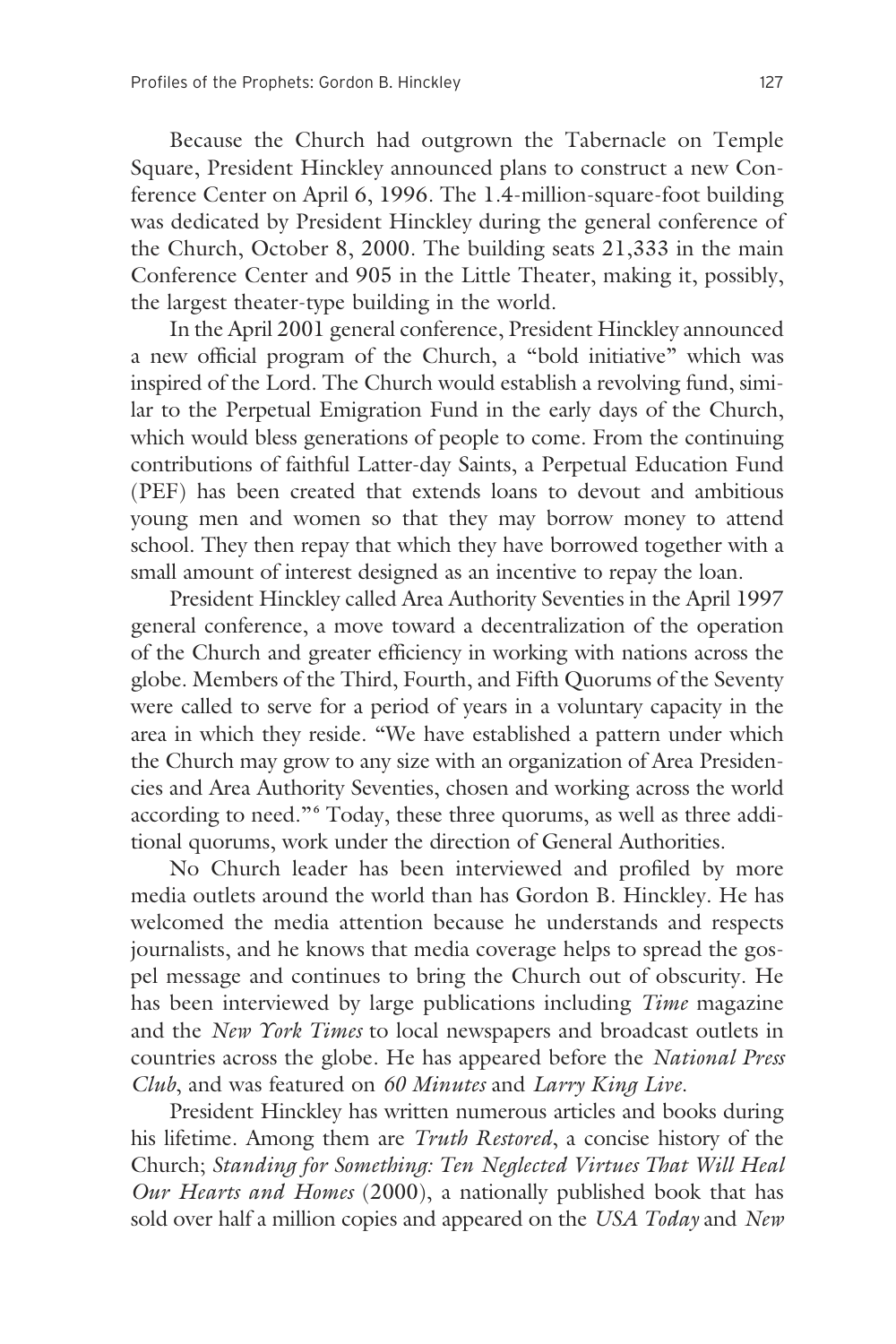*York Times* bestseller lists; and *Way to Be: Nine Ways to Be Happy and Make Something of Your Life* (2002), a national bestseller published by Simon & Schuster as a book of virtues for teenagers and their parents.

 In 1910, when President Hinckley was born, the Church had 62 stakes with 398,478 members. As of December 31, 2004, there were 2,665 stakes with 12,275,822 million members worldwide. In addition, when President Hinckley was born, the vast majority of Church membership was centered in the Rocky Mountain region of the United States. As of 1996, the majority of Latter-day Saints now live outside of the United States.



President Hinckley with U.S. President George W. Bush © by Intellectual Reserve, Inc.

 A hallmark of President Hinckley's presidency is his desire to reach out in love to others not of the Latter-day Saint faith and to extend a hand of friendship. Over the years, he has repeatedly denounced arrogance and self-righteousness among Church members, saying, "We must never forget that we live in a world of great diversity. The people of the earth are all our Father's children and are of many and varied religious persuasions. We must cultivate tolerance and appreciation and respect one another. We have differences of doctrine. This need not bring about animosity or any kind of holier-than-thou attitude."<sup>7</sup> As the Lord's prophet to all the world, his motivation is love for all humankind and a desire that they may be partakers of peace in this life and eternal life in the world to come.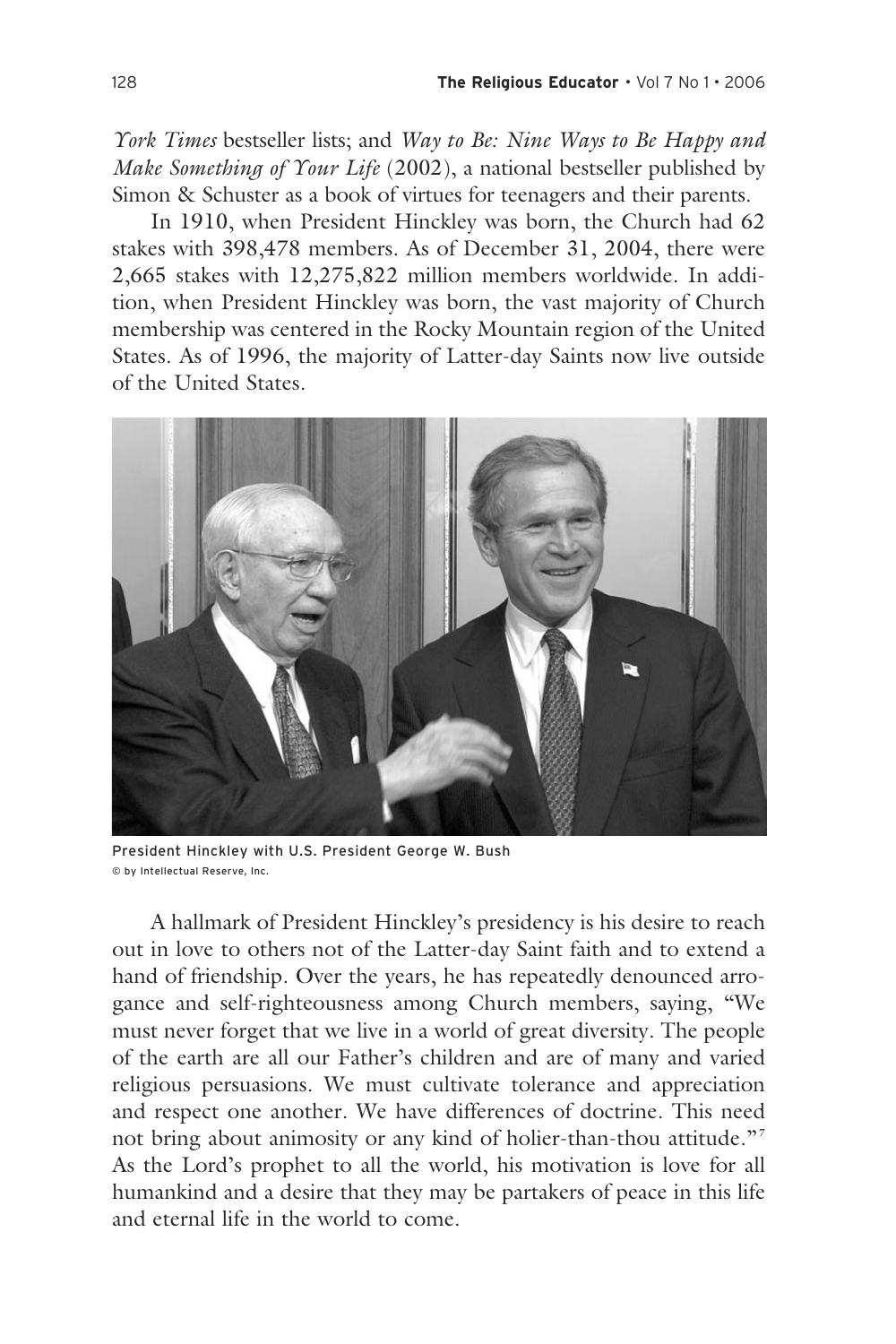

Gordon B. and Marjorie Pay Hinckley © by Don Busath

 On April 6, 2004, President Hinckley faced one of the greatest challenges of his life when his beloved wife, Marjorie Pay Hinckley, passed away. During their life together, President and Sister Hinckley shared an optimistic view toward the world, a love of books, a willingness to work, and a commitment to the Church.**<sup>8</sup>** Though the physical affects of age were visible in her later years, the love they shared was equally apparent. They walked the highway of life side by side for almost sixty-seven years. She traveled the world with him, meeting

members of the Church and supporting her husband in his heavy responsibilities. President Hinckley described her legacy as wife and mother in this fitting tribute: "To her I give all the credit for the virtues of our family, including our children and our grandchildren and our great-grandchildren. She holds a very bright spot in their hearts. . . . My love for her extends over a very long period of time and I expect it will go on forever."**<sup>9</sup>**

 True to the theme of his administration, President Hinckley carried on, determined to serve to the best of his ability as long as the Lord required. In July 2005, President Hinckley celebrated his ninety-fifth year with a grand evening in the Conference Center. During this celebration, his friend Mike Wallace, the CBS news commentator, paid a tribute to the President as did other community and entertainment leaders. At an age when most are long retired, President Gordon B. Hinckley continues to serve as the Lord's servant, determined to carry on in his service as leader of the Church.

#### **Notes**

- 1. Sheri Dew, *Go Forward with Faith* (Salt Lake City: Deseret Book, 1996), 24.
- 2. Janet Peterson, "Friend to Friend," *Friend*, February 1987, 6.
- 3. Quoted in Dew, *Go Forward with Faith*, 64.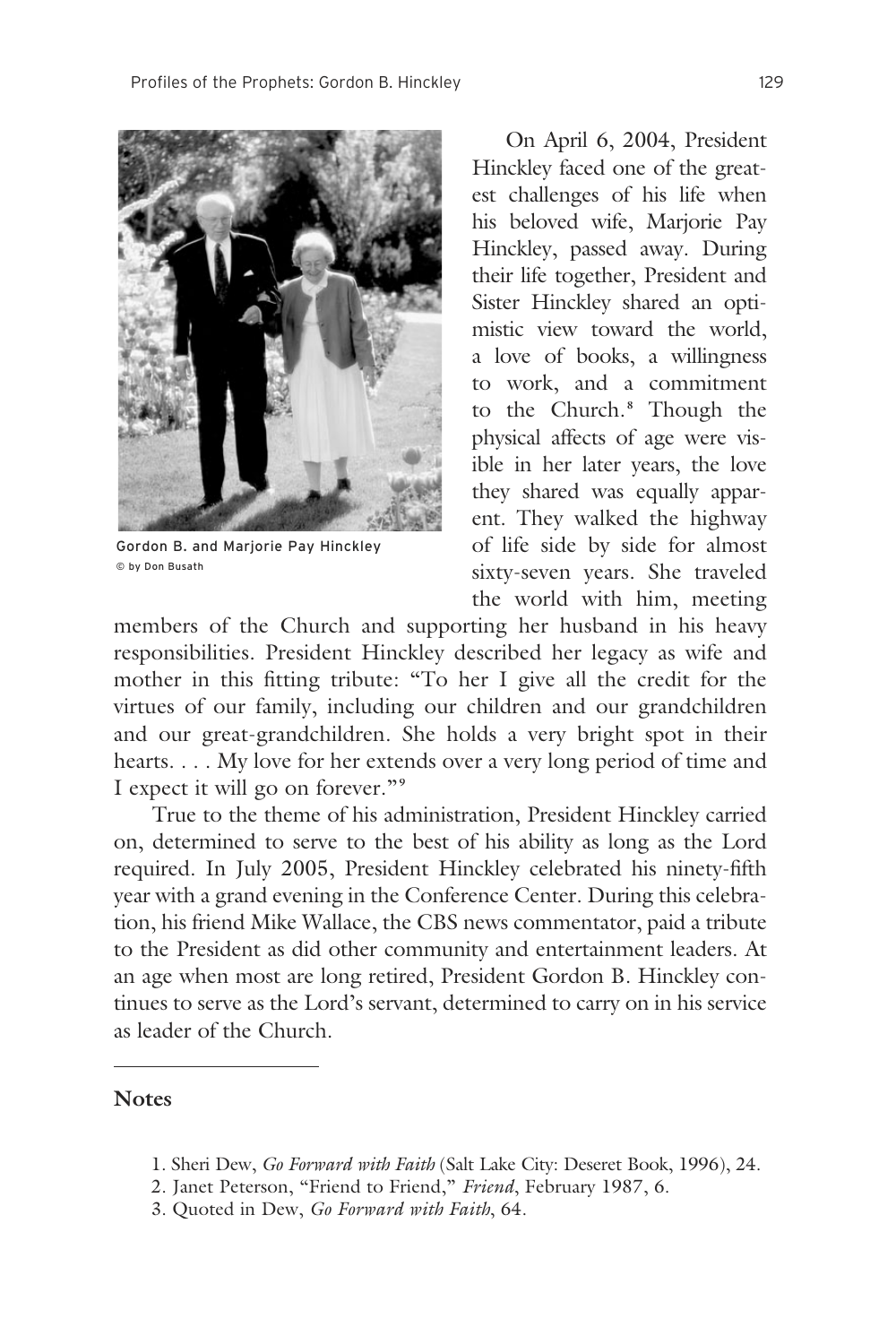4. Jay M. Todd, "President Gordon B. Hinckley: Fifteenth President of the Church," *Ensign*, April 1995, 6.

5. "The Family: A Proclamation to the World," *Ensign*, November 1995, 102.

6. "May We Be Faithful and True," *Ensign*, May 1997, 6.

7. Gordon B. Hinckley, "The Work Moves Forward," *Ensign*, May 1999, 4.

8. Peggy Fletcher Stack, "Partner in Faith," *Salt Lake Tribune*, April 7, 2004.

9. KSL News, "Marjorie Pay Hinckley Dies at 92," April 6, 2004.